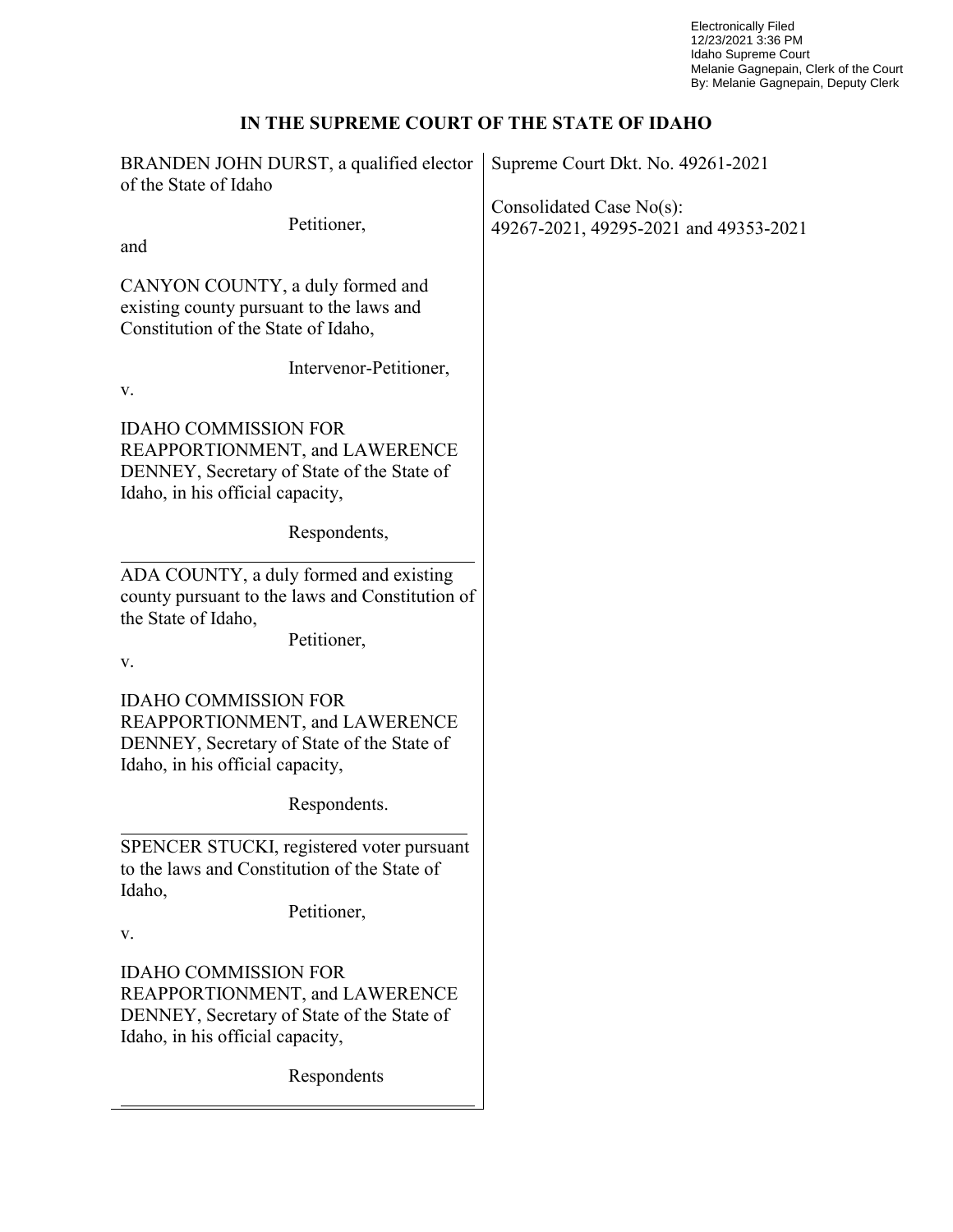CHIEF J. ALLAN, a registered voter of the State of Idaho and Chairman of the Coeur d'Alene, Tribe, and DEVON BOYER, a registered voter of the State of Idaho and Chairman of the Shoshone-Bannock Tribes,

Petitioners,

v.

IDAHO COMMISSION FOR REAPPORTIONMENT, and LAWERENCE DENNEY, Secretary of State of the State of Idaho, in his official capacity,

Respondents.

## **RESPONDENTS IDAHO COMMISSION FOR REAPPORTIONMENT'S AND LAWERENCE DENNEY'S RESPONSE BRIEF TO PETITIONER SPENCER STUCKI**

HON. LAWRENCE G. WASDEN Idaho Attorney General

BRIAN P. KANE Chief Deputy

STEVEN L. OLSEN Chief of Civil Litigation MEGAN A. LARRONDO ROBERT A. BERRY CORY M. CARONE Deputy Attorneys General P.O. Box 83720 Boise, ID 83720-0010 [megan.larrondo@ag.idaho.gov](mailto:megan.larrondo@ag.idaho.gov) [robert.berry@ag.idaho.gov](mailto:robert.berry@ag.idaho.gov) [cory.carone@ag.idaho.gov](mailto:cory.carone@ag.idaho.gov)

*Attorneys for Respondents*

JAN M. BENNETTS Ada County Prosecuting Attorney LORNA K. JORGENSEN LEON J. SAMUELS Deputy Ada County Prosecuting Attorneys [civipafiles@adacounty.id.gov](mailto:civipafiles@adacounty.id.gov)

*Attorneys for Petitioner Ada County*

BRYAN D. SMITH BRYAN N. ZOLLINGER SMITH, DRISCOLL & ASSOCIATES, PLLC 414 Shoup Avenue P. O. Box 50731 Idaho Falls, Idaho 83405 [bds@eidaholaw.com](mailto:bds@eidaholaw.com) bnz@eidaholaw.com

*Attorneys for Petitioner Branden Durst*

DEBORAH A. FERGUSON CRAIG H. DURHAM Ferguson Durham, PLLC 223 N. 6th Street, Suite 325 Boise, Idaho, 83702 (208) 484-2253 [daf@fergusondurham.com](mailto:daf@fergusondurham.com) [chd@fergusondurham.com](mailto:chd@fergusondurham.com)

*Attorneys for Petitioners Chief Allan and Devon Boyer*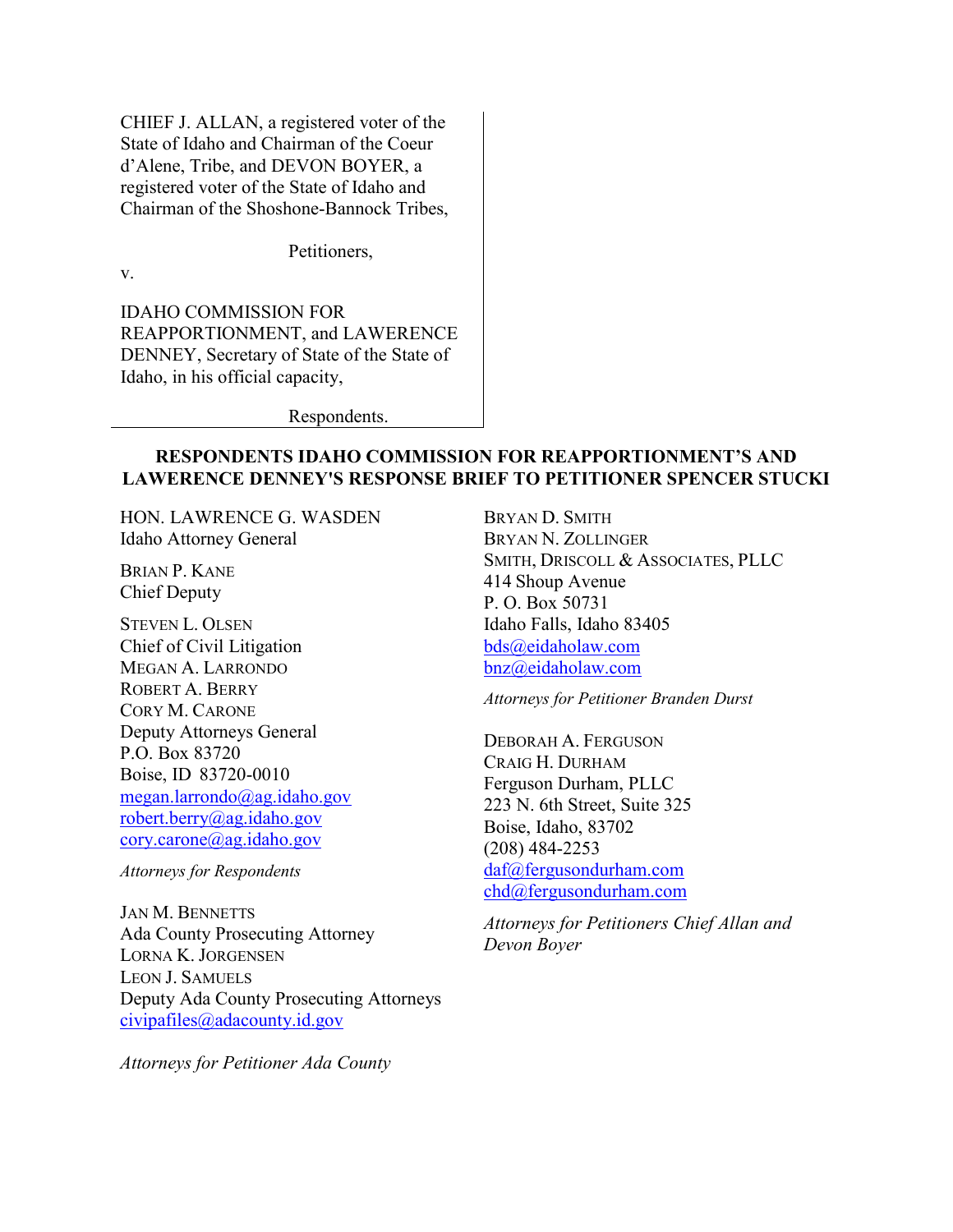Bryan F. Taylor CANYON COUNTY PROSECUTING ATTORNEY Alexis Klempel DEPUTY PROSECUTING ATTORNEY 1115 Albany Street Caldwell, Idaho 83605 [civilefile@canyoncounty.id.gov](mailto:civilefile@canyoncounty.id.gov)

*Attorneys for Intervenor-Petitioner*

SPENCER E. STUCKI 5046 Independence Ave. Chubbuck, ID 83202 [commffelect@gmail.com](mailto:commffelect@gmail.com)

*Pro Se Petitioner*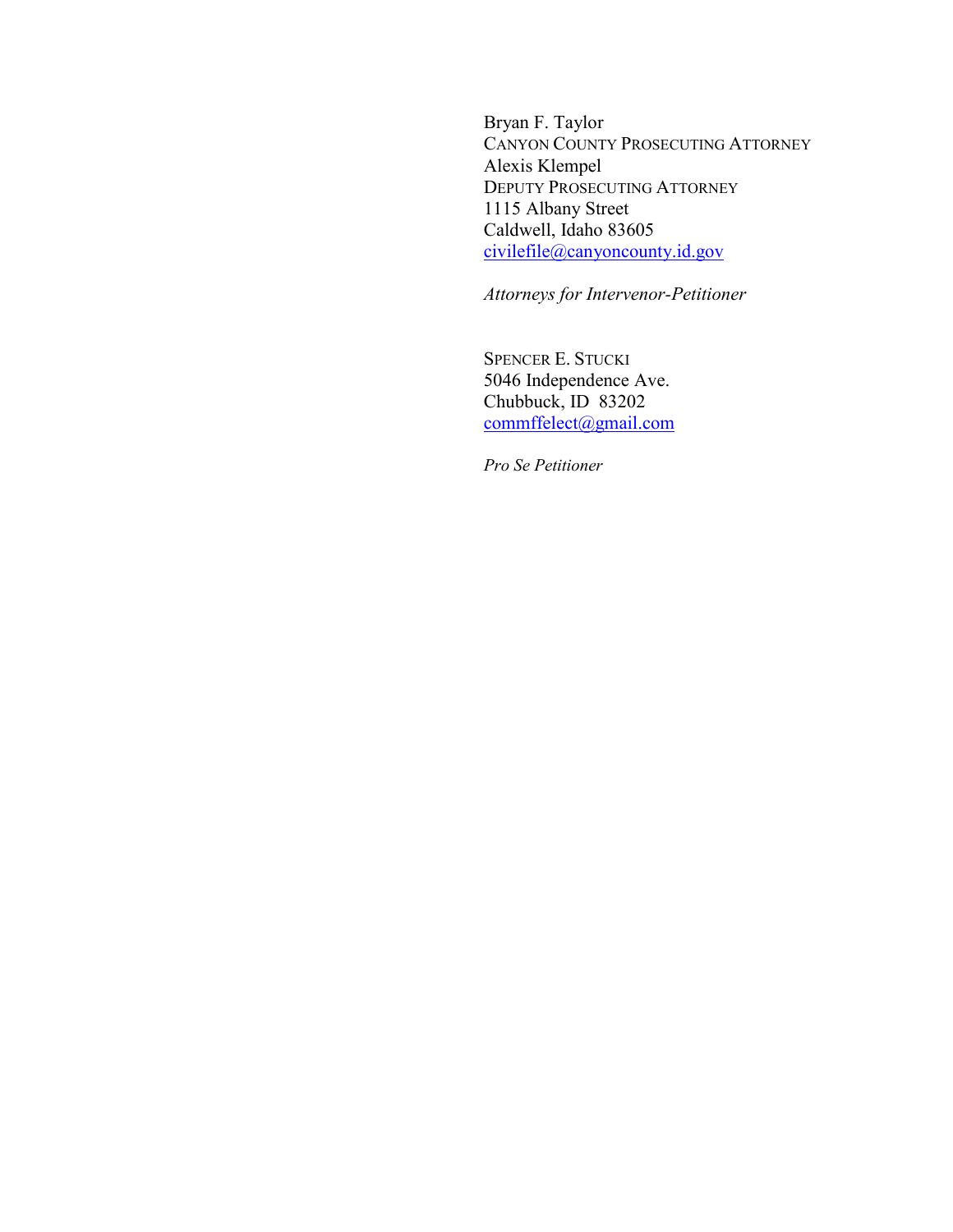## **TABLE OF CONTENTS**

| I.  |           |    |                                                                                                                     |  |
|-----|-----------|----|---------------------------------------------------------------------------------------------------------------------|--|
| II. |           |    |                                                                                                                     |  |
| Ш.  |           |    |                                                                                                                     |  |
| IV. |           |    |                                                                                                                     |  |
|     | A.        |    |                                                                                                                     |  |
|     | <b>B.</b> |    | Stucki's challenge also fails because he ignores the Idaho Constitution's                                           |  |
|     | C.        |    |                                                                                                                     |  |
|     |           | 1. | The Commission properly adopted Plan L03 because it found<br>a map could not be drawn that complies with Idaho Code |  |
|     |           | 2. | Plan L03 does not contain odd-shaped districts or disregard                                                         |  |
|     |           | 3. | Stucki's preferences and "best case scenarios" cannot supplant                                                      |  |
| V.  |           |    |                                                                                                                     |  |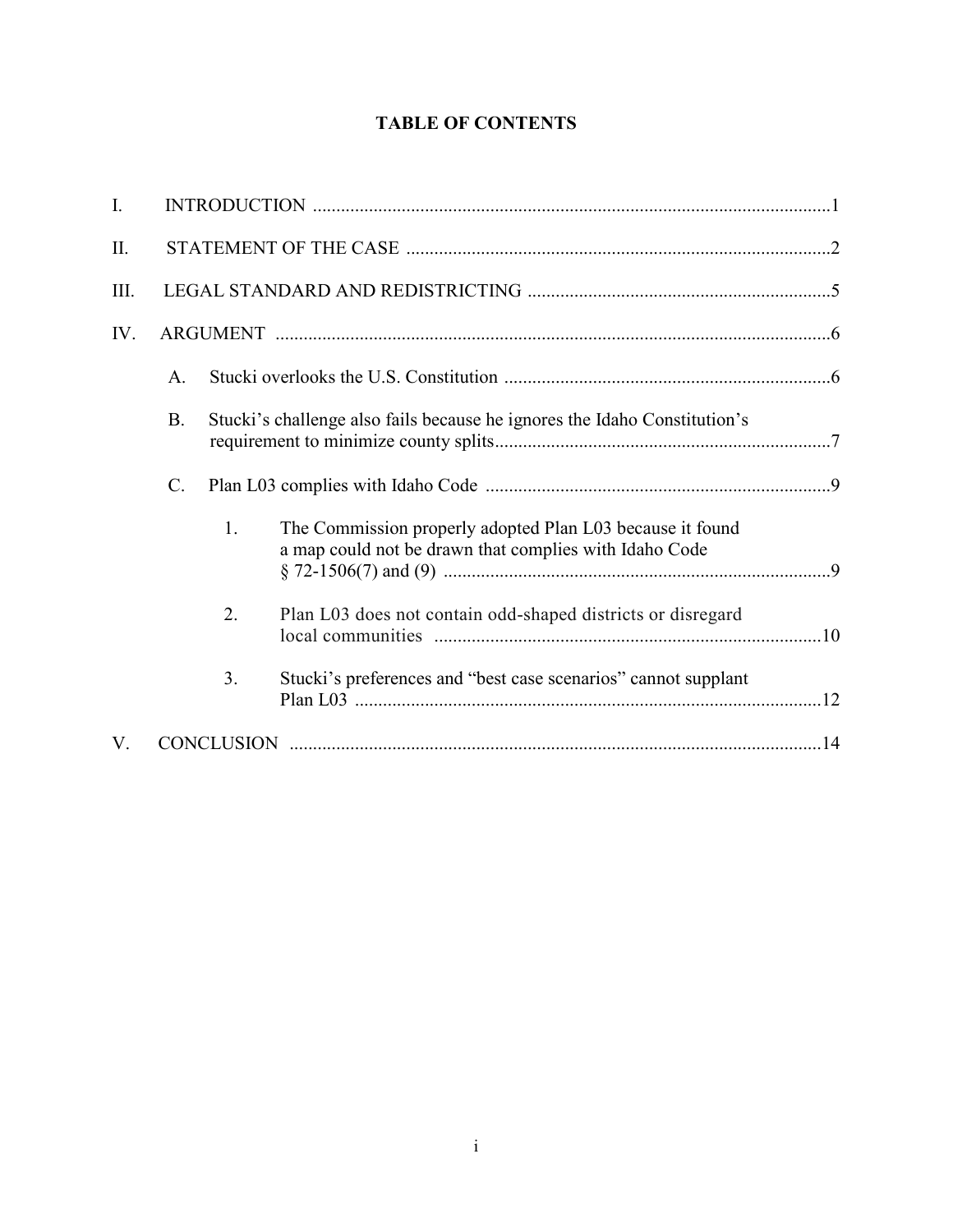# **TABLE OF AUTHORITIES**

# **CASES**

| Bingham County v. Comm'n for Reapportionment,      |
|----------------------------------------------------|
| Bonneville County v. Ysursa,                       |
| Kueber v. City of San Antonio,                     |
| Perez v. Abbott,                                   |
| Twin Falls County v. Idaho Com'n on Redistricting, |
| <b>CONSTITUTIONS</b>                               |
|                                                    |
| <b>STATUTES</b>                                    |
|                                                    |
|                                                    |
|                                                    |
|                                                    |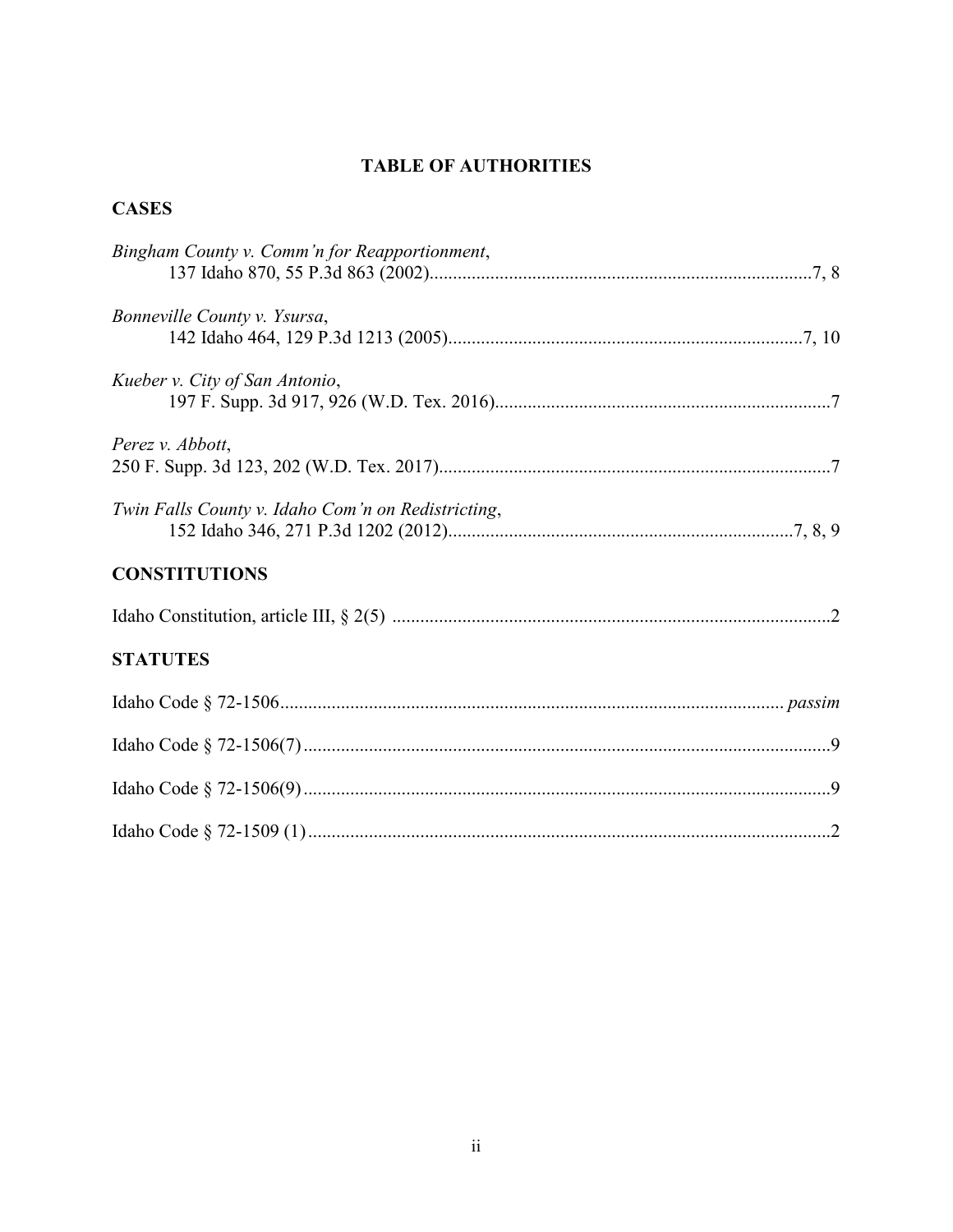#### **I. INTRODUCTION**

It is easy to theorize about hypothetical districts for a couple of counties, as Petitioner Stucki does, but redistricting the entire state is quite difficult. The Idaho Commission for Reapportionment (the "Commission") had to balance the U.S. Constitution's requirement that districts have as close to equal population as practicable with the Idaho Constitution's requirement that county boundaries be preserved except as necessary to comply with the Equal Protection Clause. And the Commission had to do this for all of Idaho — a state where political and geographic borders and population distributions do not lend themselves to easy solutions and where drawing lines in one region impacts the allowable districts in other regions. The Commission heard public testimony for months, ultimately crafting a legislative redistricting plan in Plan L03 that appropriately complies with the Equal Protection Clause and the Idaho Constitution and accounts for public input regarding communities of interest and other relevant criteria.

Petitioner Stucki now asks the Court to jettison its precedent and order the Commission to split *more* counties to accommodate his preferences. This is a fatal misconception of the law. Further, Stucki's challenge is in direct contrast to those of Petitioners Durst, Ada County, Allen and Boyer, and Canyon County, which all argue that the Commission should have split *fewer* counties (though they each have their own particular preferences as to how the districts should look). In addition to being fatally flawed legally, Stucki's challenge demonstrates the inherent flaw running through all these challenges. The question before this Court is not which district lines are "best," but whether the Commission properly applied the hierarchy of laws governing reapportionment. Because Plan L03 complies with the legal requirements for reapportionment, it must be upheld.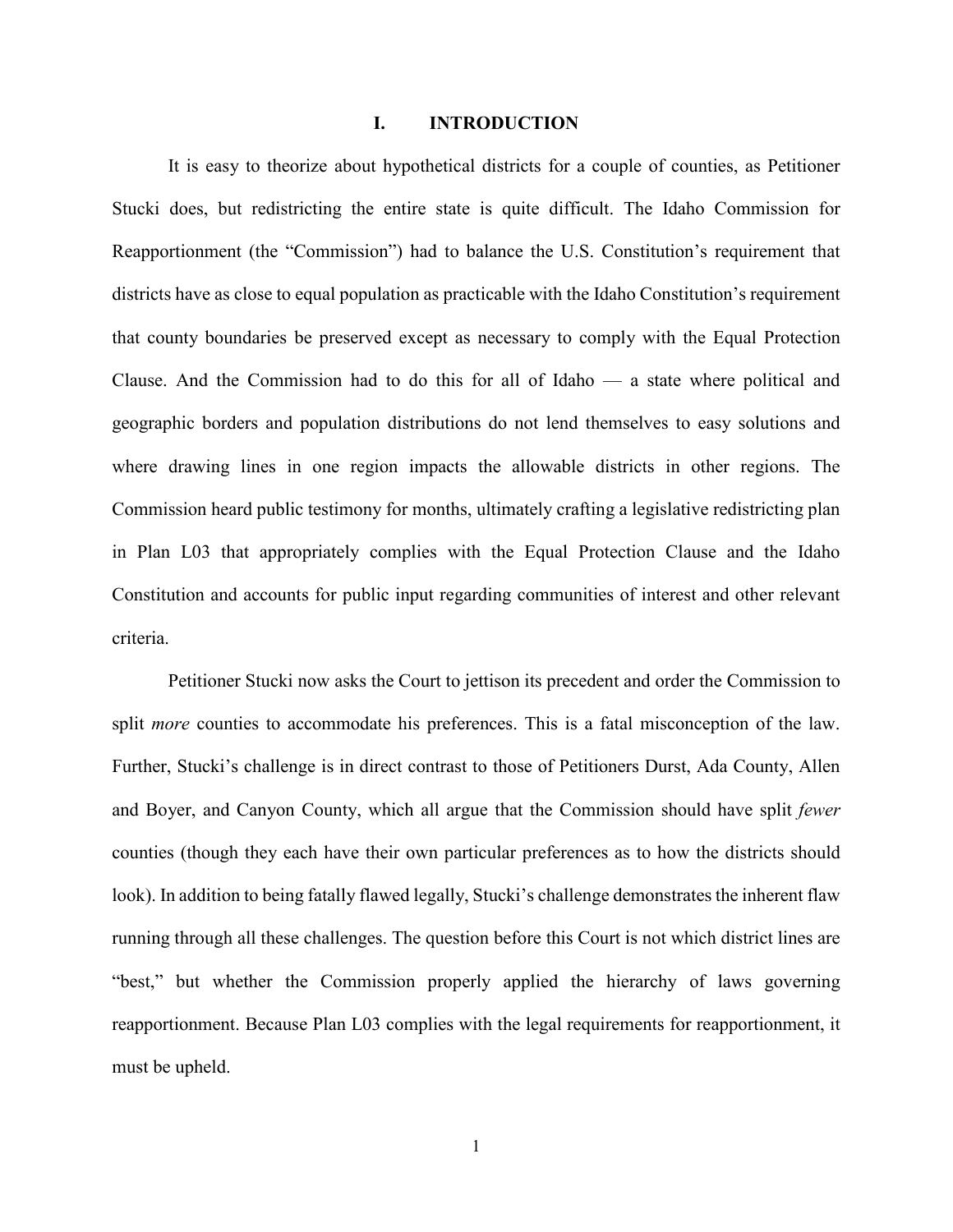#### **II. STATEMENT OF THE CASE**

This is an original proceeding filed by Petitioner Spencer Stucki under article III, section 2(5) of the Idaho Constitution and Idaho Code § 72-1509(1) challenging legislative redistricting Plan L03. For the sake of brevity, Respondents incorporate the Statement of the Case that it previously set forth in their Corrected Respondents Idaho Commission for Reapportionment's and Lawerence Denney's Response Brief ("Corrected Response Brief to Durst and Ada County"). *See* Corrected Response Brief to Durst and Ada County at 2-14. Respondents add the following statements unique to Petitioner Stucki.

Stucki is a registered voter from Chubbuck, Idaho. Brief Challenging Adopted Redistricting Plan L03 ("Stucki Brief") at 1. Stucki appeared and presented remote testimony to the Commission on October 12, 2021. Final Report, Appendix III (October 12, 2021 Remote Testimony Minutes) at 2. The minutes reflect that Stucki spoke in support of Plan L056, "which attempted to solve issues in eastern Idaho where districts were expansive and linear." *Id.* Stucki did not testify about Plan L074, nor did he submit written testimony in support of it.

Plan L056 is one of 15 plans Stucki submitted to the Commission. Final Report, App. XII at 40-42, 45-47, 49, 53 (Plan L011), 54 (Plan L012), 56 (Plan L014), 57 (Plan L015), 58 (Plan L016), 68 (Plan L026), 69 (Plan L027), 84 (Plan L042), 86 (Plan L044), 89 (Plan L047), 90 (Plan L048), 97 (Plan L055), 98 (Plan L056), 102 (Plan L060), 116 (Plan L074). His first plan, Plan L011, was submitted on September 3, 2021, and his final plan, Plan L074, was submitted on October 13, 2021. *Id.* at 40, 49. His plans constantly shifted. Plan L011 contained 11 county splits with population deviations from -8.67% to 8.46%. *Id.* at 53; L011 Population Summary Report; L011 County Splits Report. From there, his plans vacillated between nine county splits (Plans L012, L042, L044, L056, and L074) and ten county splits (Plans L014, L015, L016, L026, L047,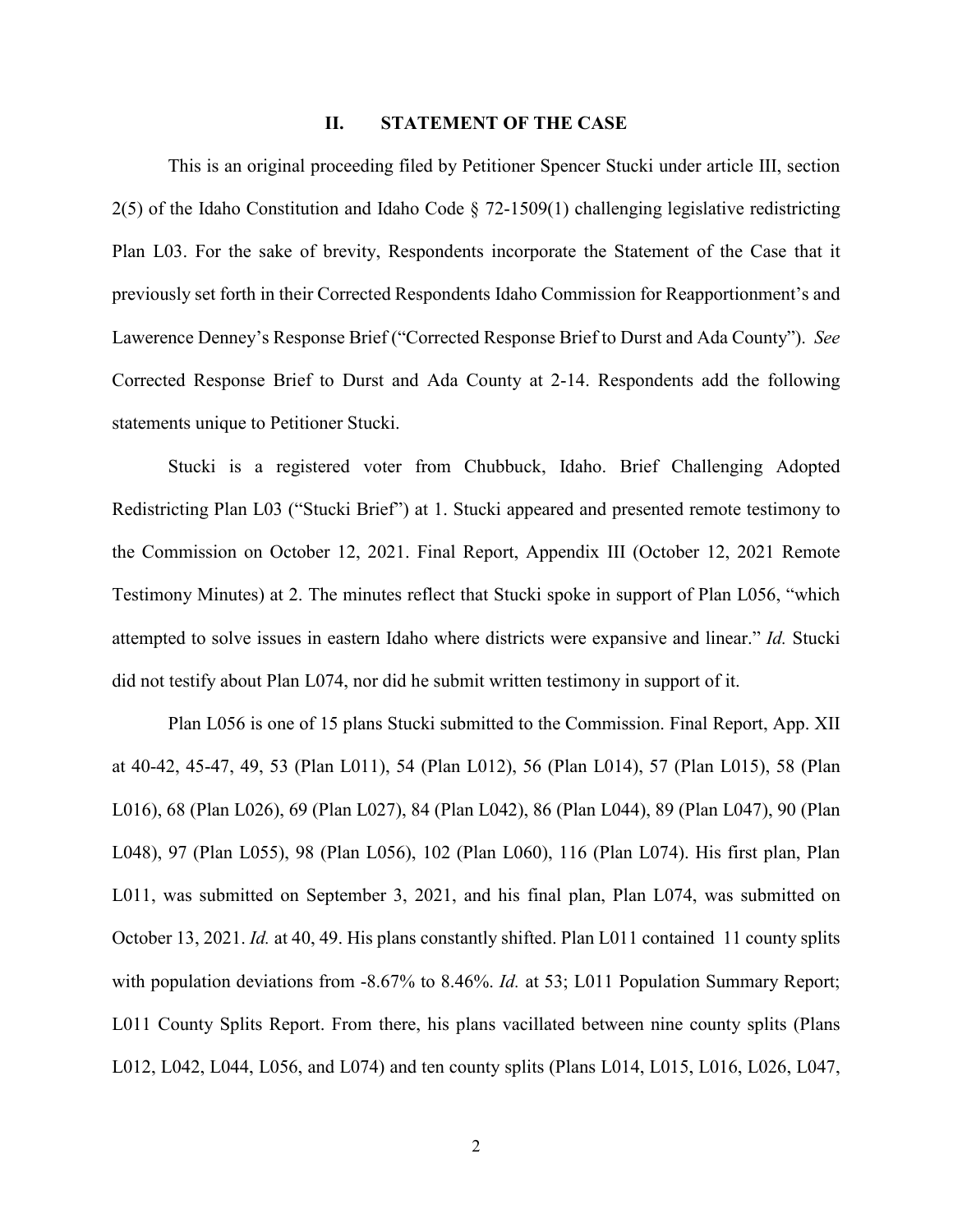L055, and L060) — all more than Plan L03's eight county splits. *Compare* L012 County Splits Report, L042 County Splits Report, L044 County Splits Report, L056 County Splits Report, L074 County Splits Report *with* L014 County Splits Report, L015 County Splits Report, L016 County Splits Report, L026 County Splits Report, L047 County Splits Report, L055 County Splits Report, and L060 County Splits Report. Plans L012 and L015 are also presumptively unconstitutional under the Equal Protection Clause as they exceed 10% total population deviation. L012 Population Summary Report; L015 Population Summary Report*;* Final Report, App. XII at 54, 57.

The Commission considered Stucki's plans, which largely attempted to group four southeastern Idaho counties together: Oneida, Franklin, Bear Lake, and Caribou ("Four Counties"). Final Report at 77-80. In deciding how to apportion these counties, the Commission noted that "public testimony was generally not in favor of combining Oneida County with Minidoka and Cassia. Instead, public testimony overwhelmingly favored combining Oneida with Franklin, Bear Lake, and Caribou Counties." *Id.* at 78. The Commission attempted to accommodate that preference, but could not devise a plan that combined the Four Counties and satisfied both the Equal Protection Clause and the Idaho Constitution. *Id.* at 78-80.

The combined population of the Four Counties is only 32,157, far short of the ideal district size of 52,546. *Id.* at 78*.* The only adjacent counties that could provide the necessary additional 20,389 people to the populations of the Four Counties are Power, Bannock, Bingham, and Bonneville. *Id.* At 44,992 people, Bingham County is too populous to add: joining it to the Four Counties would require a ninth county split. *Id.* at 78-79. Power County's population is too low at 7,878. *Id.* at 79. Bannock County's population is too large. If the Commission were to create one internal district of ideal district size in Bannock County and combine the remainder of Bannock County's population with the Four Counties, the Four Counties district would have 66,629 people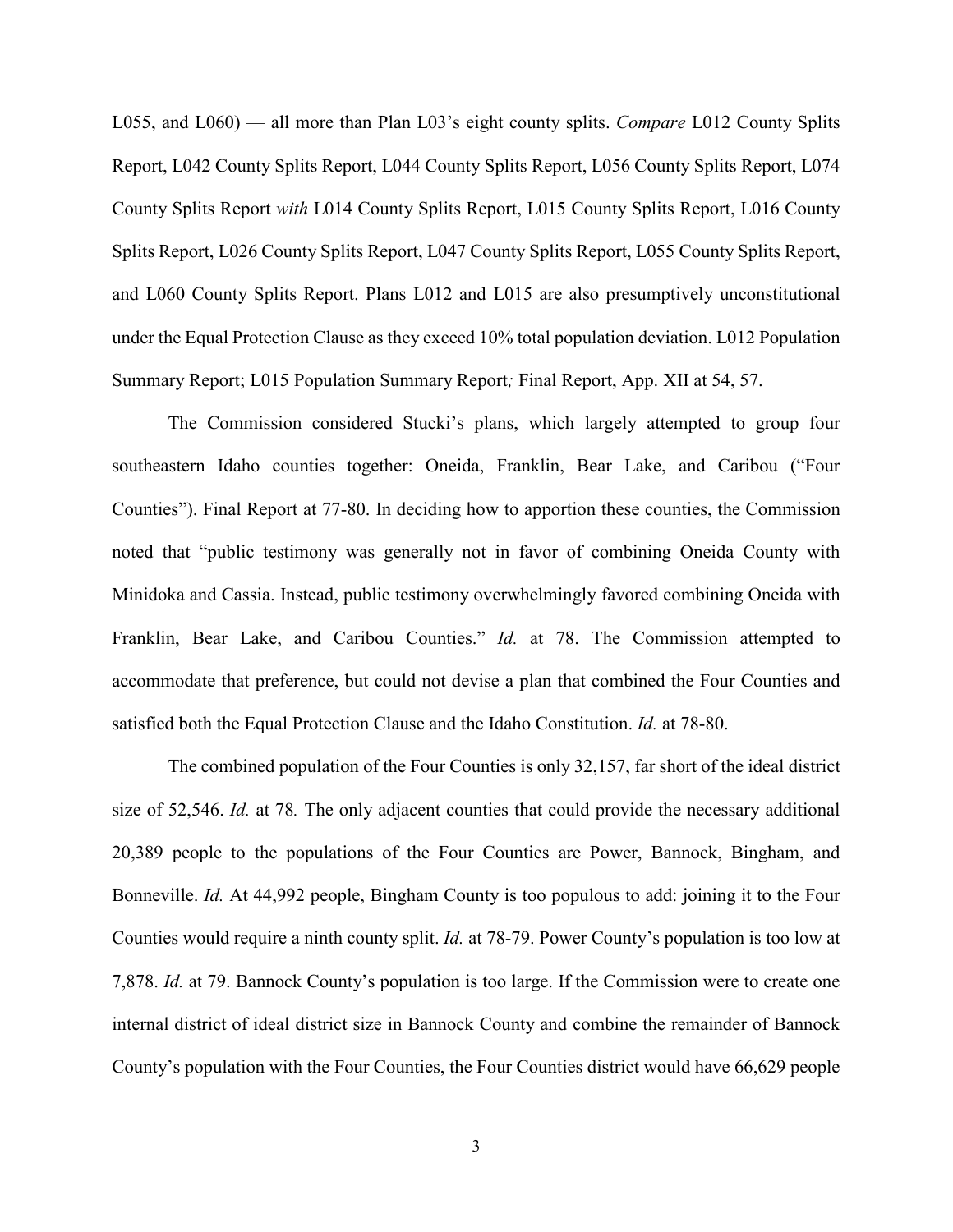and a deviation of 26.8%. *Id.* If Bannock County were divided into one internal district and only 20,389 people were taken from Bannock County to add to the population of the Four Counties, the Commission saw no place for the remaining 14,083 people in Bannock County to go; the receiving districts would either be too populous or not populous enough. *Id.* 

Bonneville County could be split into two districts of ideal size, resulting in 18,872 remaining residents that, if combined with the Four Counties, would create a district with 51,029 people and a deviation of -2.89%. *Id.* But that division would be problematic for Teton County's population of 11,630 people. The only counties adjacent to Teton County are Madison and Fremont (excluding Bonneville, whose population has already been allotted in this scenario). *Id.*  But Madison County's population is so close to ideal district size that the Commission determined that the Idaho Constitution required it be left intact, and Fremont County's population of 13,388 is not large enough to create an ideal district when combined with Teton. *Id.* at 79-80. Adding adjacent counties to Fremont does not solve the problem. Jefferson County is so populous that, when combined with Fremont and Teton, the resulting district would likely push the total plan deviation over 10%. *Id.* at 80. And Clark County's 790 people would not add sufficient population, meaning populations from counties farther west would need to be accessed, but those populations had already been allotted to other districts and were part of regions farther west. *Id.* at 80.

In light of those insurmountable issues, the Commission determined that the Four Counties could not be combined and that Stucki's preferences could not be accommodated. *Id.* at 80 (discussing the Four Counties issue and Stucki's Plans L011, L012, L014, L015, L016, L026, L042, L044, L047, L055, L056, L060 and L074). The Commission concluded that there was no "viable way to keep the Four Counties together and comply with both equal protection and the Idaho Constitution." *Id.* The Commission found that these legal requirements dictated that "the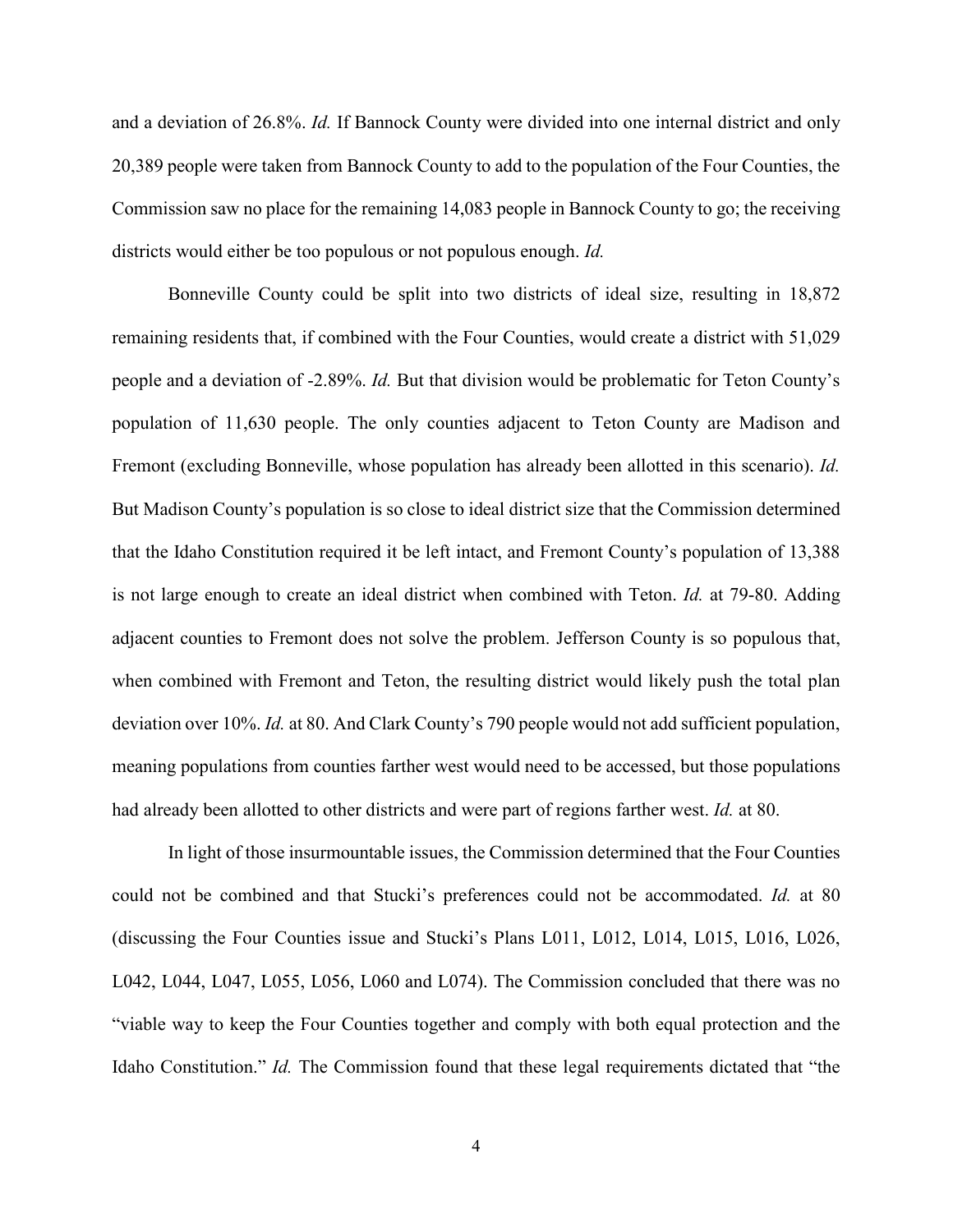most reasonable placement for Oneida County is in a district with Minidoka and Cassia Counties" and found that "this district preserves traditional neighborhoods and local communities of interest to the maximum extent possible." *Id.*

After his initial filing was rejected by the Court, Stucki filed his Verified Petition Challenging Adopted Redistricting Plan L03 on December 8, 2021. Order Withdrawing Conditional Dismissal and Reinstating Action, issued December 9, 2021. On December 17, 2021, the Court consolidated Stucki's challenge with *Allan v. Idaho Commission for Reapportionment*, Docket No. 49353-2021, *Durst v. Idaho Commission for Reapportionment*, Docket No. 49261- 2021, and *Ada County v. Idaho Commission for Reapportionment*, Docket No. 49267-2021. Order to Consolidate and Set Briefing Schedule, issued December 17, 2021.

#### **III. LEGAL STANDARD FOR REDISTRICTING**

Respondents incorporate the Legal Standard for Redistricting as set forth in their Corrected Response Brief to Durst and Ada County. *Id.* at 14-16. In short, the legal hierarchy that governs redistricting is as follows. First, the Plan must comply with the Equal Protection Clause of the Fourteenth Amendment to the U.S. Constitution, which requires districts to be as equal in population as practicable while allowing for some deviation to achieve a legitimate state consideration. *Twin Falls County v. Idaho Com'n on Redistricting*, 152 Idaho 346, 348, 271 P.3d 1202, 1204 (2012); *see also* Corrected Response Brief to Durst and Ada County at 16-19. Second, the Plan must comply with the requirements of the Idaho Constitution, which prohibits the division of counties except to the extent necessary to meet the requirements of the U.S. Constitution. *Twin Falls County*, 152 Idaho at 349, 271 P.3d at 1205. Finally, the Plan must comply with Idaho's statutes to the extent that it is able given the constitutional requirements. *Id.*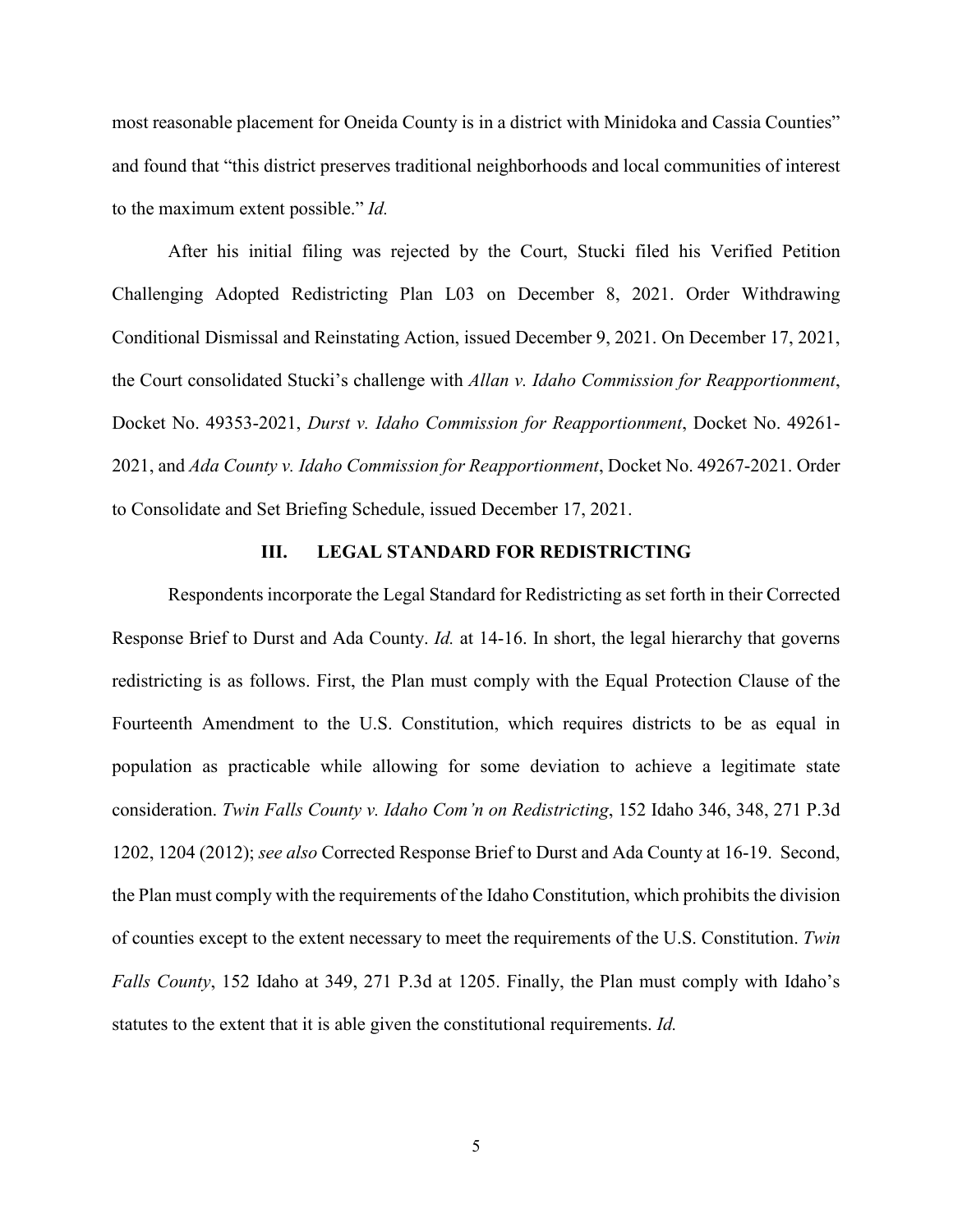Stucki's challenge turns on his misinterpretation of the Idaho Constitution and on a futile effort to elevate statutory law over the U.S. and Idaho Constitutions.

#### **IV. ARGUMENT**

#### **A. Stucki overlooks the U.S. Constitution.**

Stucki inverts the legal hierarchy that governs redistricting and repeatedly invokes Idaho Code § 72-1506 to criticize Plan L03. Stucki Brief at 7, 8, 12, 15. His critiques ignore the careful decisions that the Commission was required to make in order to comply with the superior requirements of the U.S. and Idaho Constitutions. Idaho Code § 72-1506 is subordinate to those authorities, and Stucki's claims thus fail. *Twin Falls County*, 152 Idaho at 349, 271 P.3d at 1205.

There is no dispute that Plan L03 complies with the U.S. Constitution. As discussed in the Corrected Response Brief to Durst and Ada County, under the Equal Protection Clause, Plan L03 is presumptively constitutional at a maximum population deviation of less than 10% — specifically 5.84% deviation. Corrected Response Brief to Durst and Ada County at 17. Stucki does not argue that the Commission violated the Equal Protection Clause, and instead praises the Commission for doing "a remarkable job." Stucki Brief at 15.

Stucki merely argues that the Commission should have drawn the district lines in Plan L03 to his preferences, making the same arguments in his legal challenge as one would make in public testimony before the Commission to advocate for preferred line-drawing. *Id.* at 13-15. Stucki does not discuss population deviations, except to note that "equal protection" is "provided with low deviation numbers or percentages between the high and low districts statewide," to incorrectly state that 10% deviation is categorically "allowable," and to shift population blocks in theorizing about his preferred district lines. *Id.* at 8, 14-15. Stucki's failure to appreciate the Equal Protection Clause is readily apparent. Three of his plans exceed a total population deviation of 10% and his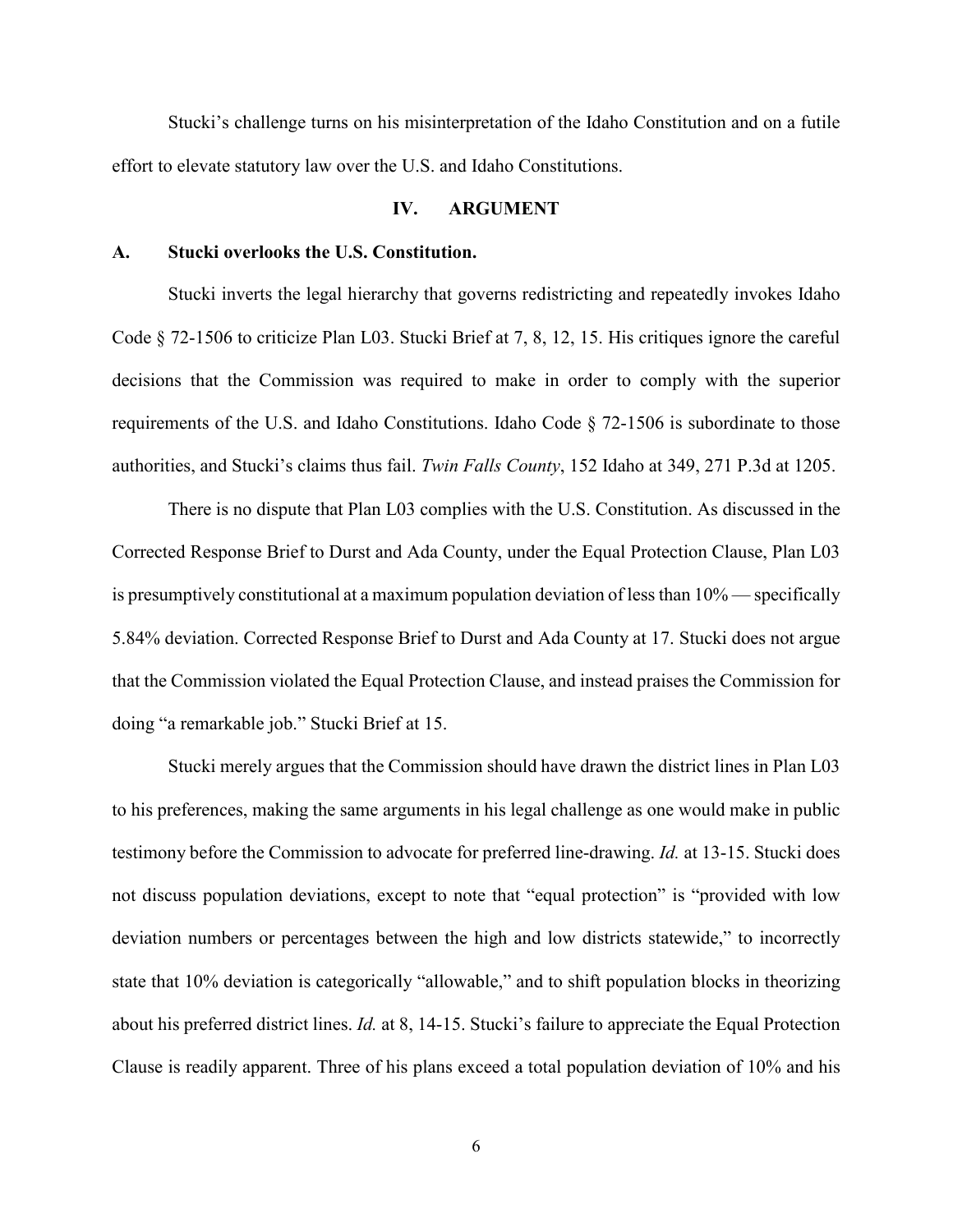remaining plans appear solely aimed at achieving just less than 10% deviation, which is inconsistent with the Equal Protection Clause. *See* Corrected Response Brief to Durst and Ada County at 23-24 (citing *Perez v. Abbott*, 250 F. Supp. 3d 123, 202 (W.D. Tex. 2017); *Kueber v. City of San Antonio*, 197 F. Supp. 3d 917, 926 (W.D. Tex. 2016)). Stucki also makes no effort to identify the equal protection considerations that would result from his proposed shifts to Plan L03. Stucki Brief at 13-15. Stucki's arguments fail because he fails to give adequate consideration to the Equal Protection Clause.

## **B. Stucki's challenge also fails because he ignores the Idaho Constitution's requirement to minimize county splits.**

The Idaho Constitution mandates that counties may be divided only to the extent necessary to create a plan that complies with the Equal Protection Clause. *Bonneville County v. Ysursa*, 142 Idaho 464, 471, 129 P.3d 1213, 1220 (2005) (quoting *Bingham County v. Com'n for Reapportionment*, 137 Idaho 870, 878, 55 P.3d 863, 871 (2002)). As with the U.S. Constitution's requirements, Stucki would ignore the Idaho Constitution in favor of Idaho Code § 72-1506. But the Idaho Constitution's requirements trump Idaho Code. *Twin Falls County*, 152 Idaho at 349, 271 P.3d at 1205.

While Stucki acknowledges that under the Idaho Constitution, county splits must be "minimized and only occur when it is necessary to achieve acceptable deviation numbers," he ignores the Court's precedent, which establishes how the acceptable number of county splits is determined for the purpose of complying with the Idaho Constitution. *See* Stucki Brief at 8. "If one plan that complies with the Federal Constitution divides eight counties and another that also complies divides nine counties, then the extent that counties must be divided in order to comply with the Federal Constitution is only eight counties." *Twin Falls*, 152 Idaho at 349, 271 P.3d at 1205. Plan L03 complies with the Equal Protection Clause and splits eight counties. Stucki would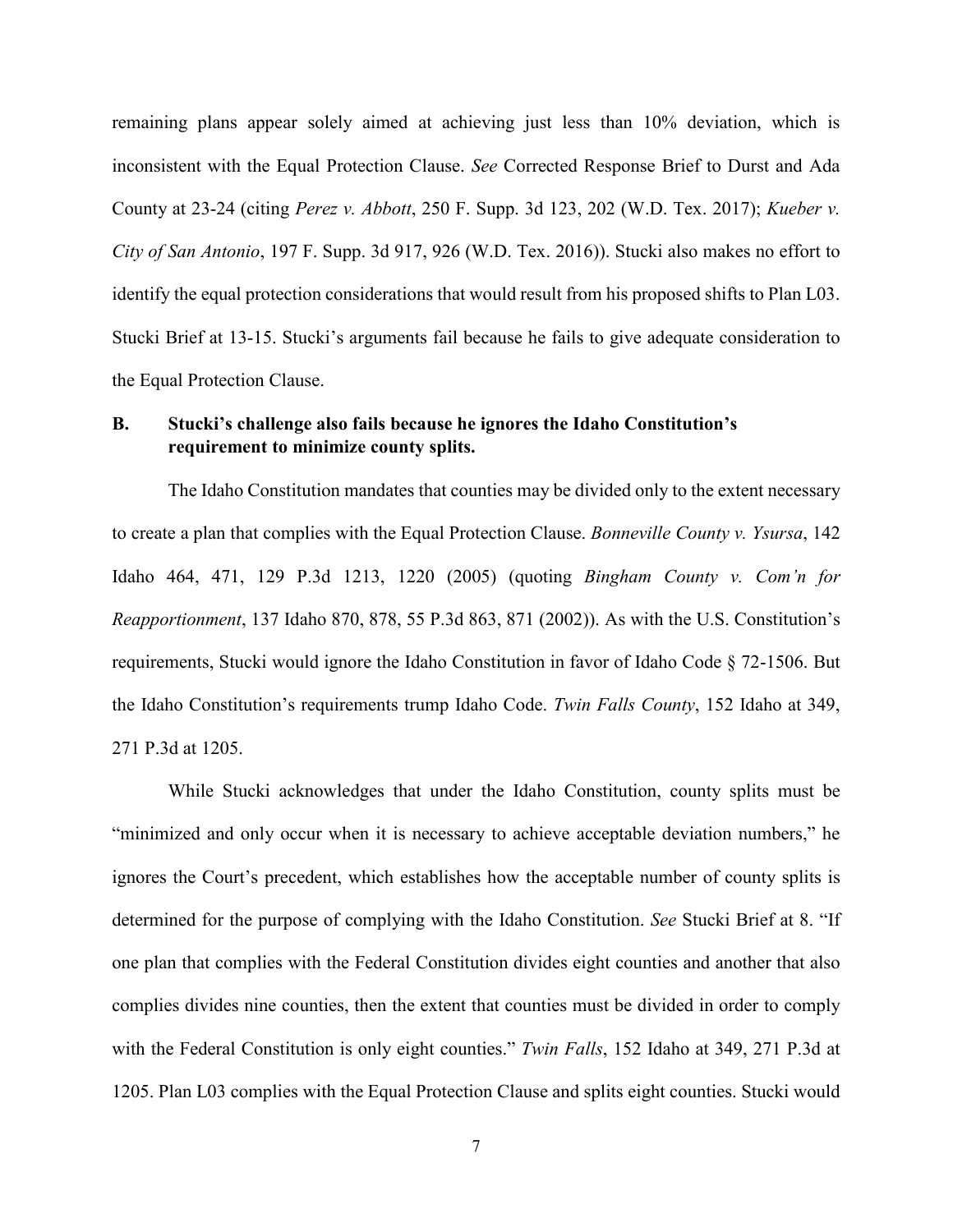have the Commission split nine counties.<sup>[1](#page-12-0)</sup> Stucki Brief at 7 ("Petitioner found it necessary to split nine (9) counties in order to meet the other criteria from Idaho Code 72-1506"). Stucki's preferred district distribution therefore cannot supplant Plan L03.

Moreover, the Idaho Constitution does not require the Commission to distribute the split counties evenly across the State, as Stucki apparently believes. The Court's precedent establishes that the county division requirement is solely to minimize the number of counties split and to keep counties of ideal district size intact. *Twin Falls County*, 152 Idaho at 349-51, 271 P.3d at 1205-07; *Bingham County*, 137 Idaho at 874, 55 P.3d at 867. Indeed, if the Commission were required to distribute split counties exactly evenly across the state, it would not be able to split counties "solely" for the purpose of complying with the Equal Protection Clause, as the Idaho Constitution requires. *Twin Falls County*, 152 Idaho at 349, 271 P.3d at 1205. But even if such a distribution were required (and it is not), Plan L03 distributes county splits evenly across northern Idaho (Bonner, Kootenai and Nez Perce), southwestern Idaho (Ada and Canyon), and south central/eastern Idaho (Twin Falls, Bannock, Bonneville.) Final Report, App. VIII at 2-3.

Stucki also apparently believes that an additional split is justified when it is necessary to comply with Idaho Code. But as stated above, the Idaho Constitution's mandate to minimize county splits trumps Idaho Code. The Idaho Constitution allows county splits for the sole purpose of complying with the Equal Protection Clause. *Twin Falls County*, 152 Idaho at 349, 271 P.3d at 1205. And in *Twin Falls County*, the Court addressed Idaho Code § 72-1506(5)'s strictures on

<span id="page-12-0"></span><sup>&</sup>lt;sup>1</sup> Stucki throws a passing reference to Plan L078 as "another plan to consider." Stucki Brief at 13. This reference should not be considered as it is unsupported by argument; but, even if it were, Plan L078 is an eight county split plan and therefore the Commission was within its discretion to adopt a different eight county split plan—Plan L03. Final Report, App. XII at 120; L078 County Splits Report; *Twin Falls County*, 152 Idaho at 351, 271 P.2d at 1207. Additionally, there are issues with Plan L078, which will be addressed in Respondents' brief in response to Petitioners Allan and Boyer's challenge.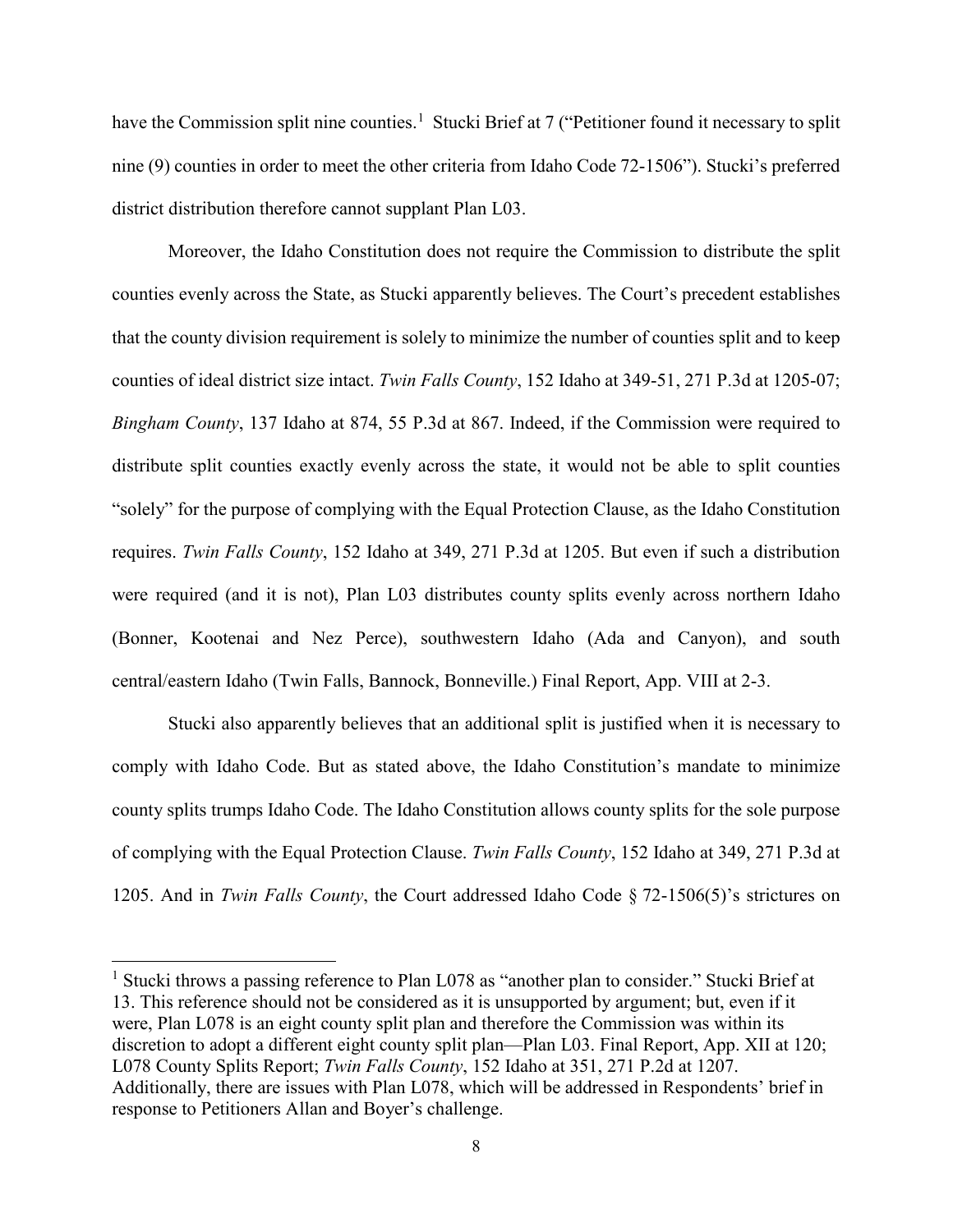county divisions in analyzing the Idaho Constitution's county-division requirement and arrived at the very interpretation that forecloses Stucki's challenge: if a plan exists that complies with the Equal Protection Clause and contains fewer county splits, the Commission may only split that number of counties. *Id*. at 350-51, 271 P.3d at 1206-07. Stucki's challenge fails.

#### **C. Plan L03 complies with Idaho Code.**

Given that Stucki's Idaho Code arguments contain the condition precedent of the Court concluding — contrary to its own precedent — that the Commission should have adopted a nine county split map instead of an eight county split map, Stucki's remaining arguments must be rejected out of hand. Stucki's Idaho Code arguments fail given that the Commission made the decisions it did in order to comply with the superior constitutional requirements of the U.S. and Idaho Constitutions. But even if Stucki's arguments under Idaho Code § 72-1506 were not preempted by the U.S. and Idaho Constitutions, they are deeply flawed and do not merit relief.

### 1. The Commission properly adopted Plan L03 because it found a map could not be drawn that complies with Idaho Code  $\S$  72-1506(7) and (9).

Stucki misreads the language in Idaho Code  $\S$  72-1506(7) and (9), which allows the Commission to disregard local voting precinct boundary lines and connecting roads when the Commission votes that it cannot comply with either factor. Neither provision applies because all six members of the Commission found that compliance was not possible in light of the other legal demands for drawing districts. Idaho Code § 72-1506(7), (9); Final Report at 26-27; Final Report, App. III (November 5 & 10 Meeting Minutes); *Twin Falls County*, 152 Idaho at 350, 271 P.3d at 1[2](#page-13-0)06.<sup>2</sup> Stucki is also incorrect that the testimony by county clerks was against splitting precinct boundaries. Stucki Brief at 9. The Commission was advised by multiple county clerks to ignore

<span id="page-13-0"></span><sup>&</sup>lt;sup>2</sup> Stucki contends that one commission voted against this determination, but that was in regard to the congressional plan, not the legislative redistricting plan. *See* Final Report*,* App. III (November 10 Meeting Minutes).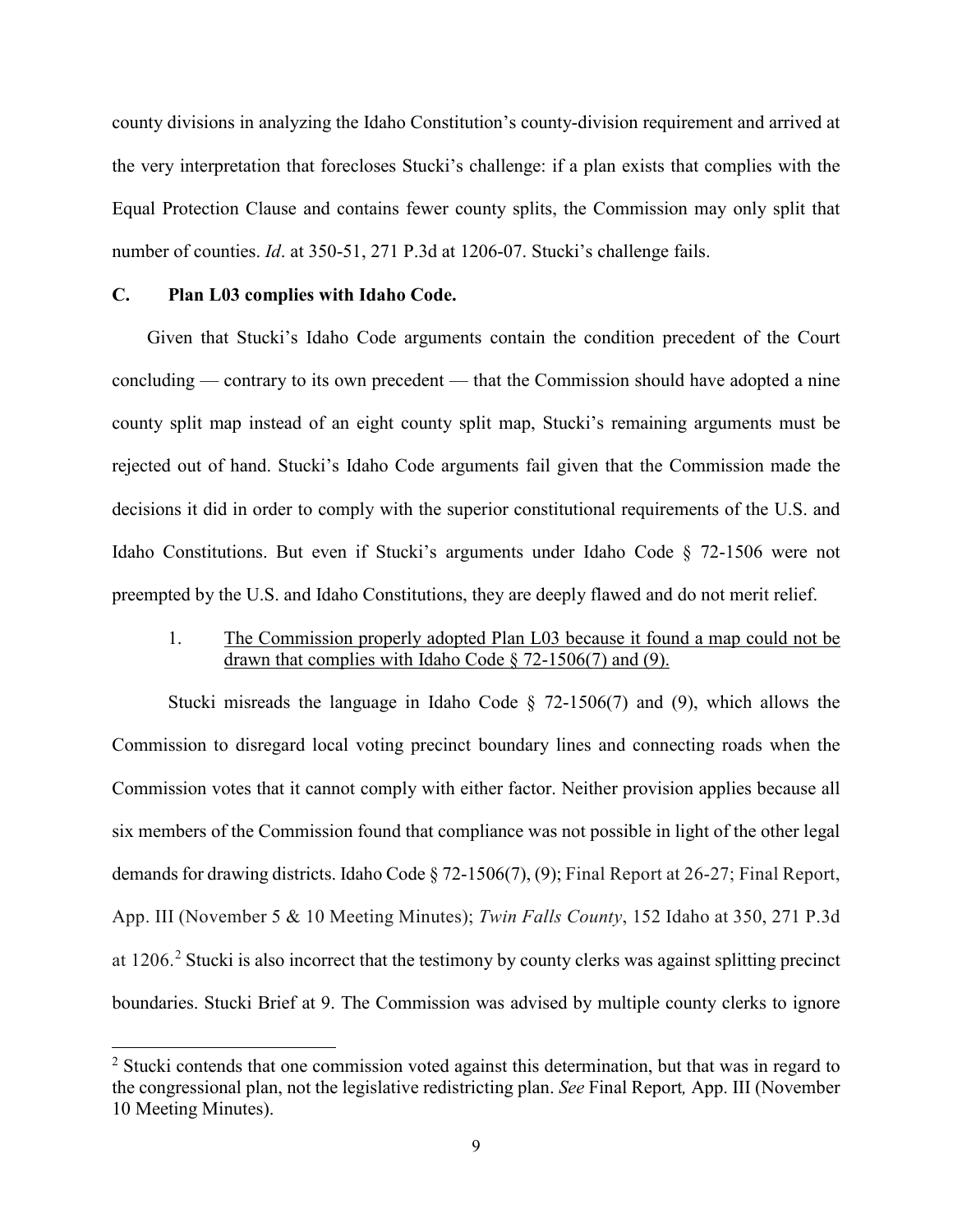precinct lines as they would be redrawn after redistricting. Final Report at 33, 35, 36, 38, 56-57, 58-59, 60, 62, 64, 65-66, 67, 69, 70. Stucki's arguments related to voting precincts and connecting roads therefore fail. Stucki Brief at 9-10.

## 2. Plan L03 does not contain odd-shaped districts or disregard local communities.

Stucki's disjointed arguments regarding the shapes of Districts  $8^3$  $8^3$ , 28, and 35 ignore that this Court wisely does not "micromanage all the difficult steps the Commission must take in performing the high-wire act that is legislative district drawing." *Bonneville County,* 142 Idaho at 472, 129 P.3d at 1221. The difficult steps the Commission takes are fact-intensive and fact-dependent, and the Commission is intimately acquainted with these facts based on its composition and its interaction with the public and public officials during redistricting.

While Stucki contends District 35 is a "whatever is left over" district, the Commission's rationale in fashioning this district shows the opposite. Stucki Brief at 10; Final Report at 93-95. District 35 has a total population of 50,982 and a deviation of -2.98%. *Id.* at 93. Contrary to Stucki's description, the district is actually comprised of "primarily small and rural communities." *Id.* at 94. The whole counties in the district were not themselves populous enough to be self-contained, requiring some joinder:

Bear Lake County is contiguous to Caribou County, Caribou County is contiguous to the portions of Bannock and Bonneville Counties contained within this district, and Bonneville County is adjacent to Teton County. The Commission finds that this district complies with the requirements of equal protection while minimizing county divisions to the maximum extent possible.

*Id.* at 94. The realities of geography and population distribution force the shape of District 35. Because these counties run along Idaho's border, they cannot be combined with counties to the

<span id="page-14-0"></span><sup>&</sup>lt;sup>3</sup> While Stucki references District 8, he cites no argument or evidence to support any contention that it is odd-shaped. Stucki Brief at 11.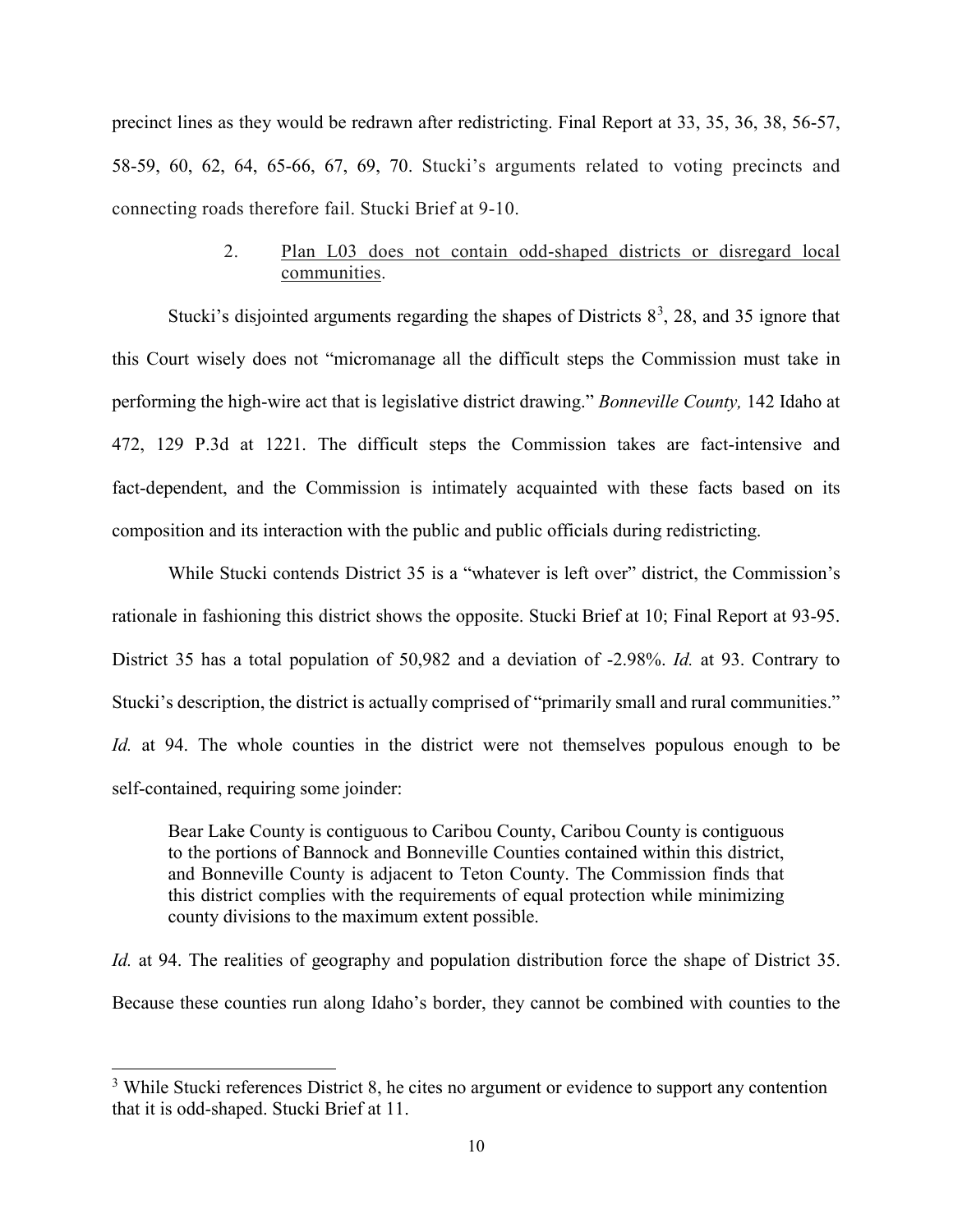east or south. Final Report, App. XI at 7. And the denser populations of Bannock and Bonneville Counties, which require splits to distribute their excess populations and therefore combination with contiguous counties, further limit options. Final Report at 20-21, 94; Idaho Const. art. III, § 5. In short, the districts must be arranged in a way that allows smaller counties to be combined with the excess population in Bannock and Bonneville Counties. Final Report at 94. While Stucki contends that Bear Lake and Teton counties have no real connection, Teton, Caribou, Bear Lake and portions of Bonneville were previously part of District 32 at the last redistricting plans in 2002 and 2011.[4](#page-15-0) Final Report, App. XIV at 2-3. Stucki's disagreement with District 35 is simply micromanaging, which does not warrant relief.

Stucki also contends, without specific facts or evidence, that the "districts in southeast Idaho look as though they could have been drawn to protect current Senators." Stucki Brief at 11. In stark contrast, the Commission explicitly disavowed any notion that districts were drawn to protect incumbents. *See* Factor E in the discussion for each legislative district in the Final Report. Stucki's unsupported speculation is insufficient to support a challenge.

Stucki next contends that District 28 is "odd" because of its inclusion of Power, Bannock and Franklin counties and omission of Arimo, McCammon, Inkom and most of Pocatello. Stucki Brief at 11. But the Commission's decision was quite reasonable. The Commission reasonably found that Bannock County had to be split because its population was significantly greater than ideal district size and to distribute some of its population to create districts in combination with less populous surrounding counties. Final Report at 20-21. Specifically, "[o]ne external split for District 28 — requires that Bannock be combined with Power and Franklin Counties." *Id.* at 83. The Commission tried to keep Pocatello together, but the size of its population meant that the

<span id="page-15-0"></span><sup>&</sup>lt;sup>4</sup> Stucki contends a school district is split, but he does not identify this school district or a community of interest in Bannock County. Stucki Brief at 10.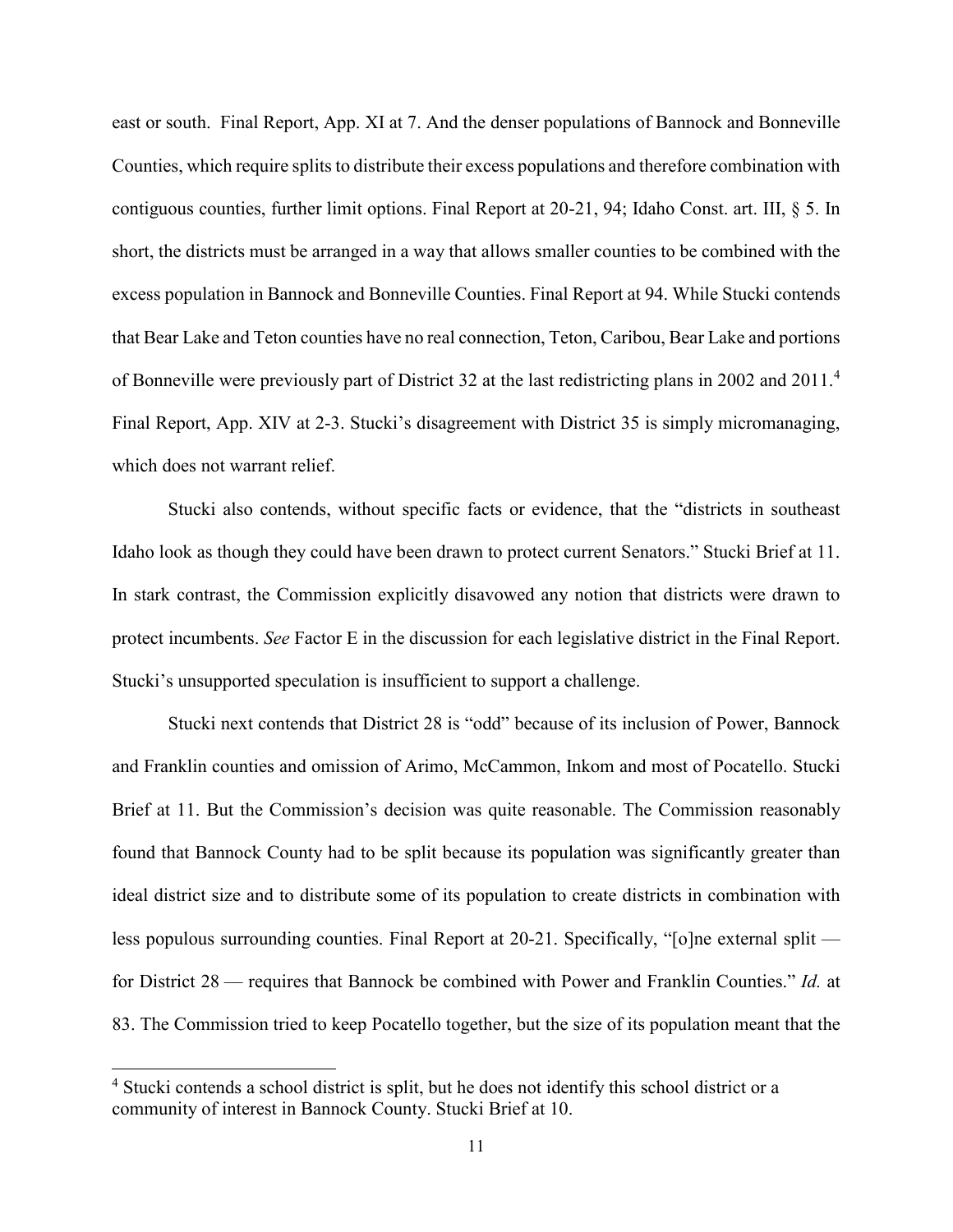city had to be divided into Districts 28 and 29. *Id.* at 81-85. Most of Pocatello is in District 29. *Id.* at 84-85. In forming District 28, the Commission noted that "the population distribution in this part of the state is such that the most populous counties — Bannock, Bingham, Bonneville, Madison, and Jefferson — are clustered together, while the less populous counties surround them." *Id.* at 82. Stucki takes issue with the population distribution of southeastern Idaho, not with the Commission's redistricting choices.

Stucki's district shape and community of interest arguments are simply Stucki's effort to micromanage and second-guess the Commission's hard decisions. They are insufficient to unwind L03.

### 3. Stucki's preferences and "best case scenarios" cannot supplant Plan L03.

Stucki asks for the Court to order that a plan similar to Plan L074 be adopted "for the rest of the state, south central and eastern Idaho." Stucki Brief at 13-15. Petitioner Durst made a similar improper request that the Court order that his specific redistricting preferences be adopted. Stucki's request fails for the same reasons that Petitioner Durst's request fails. *See* Corrected Response Brief to Durst and Ada County at 45-46.

It is unclear what Stucki wants the Court to do or how he expects the Court to achieve it. At times, Stucki argues that Plan L074, or some variant thereof, is better than Plan L03.[5](#page-16-0) *See* Stucki Brief at 13-14 (offering a scattershot of diffuse and disjointed suggestions without explaining how the Idaho redistricting puzzle would fit together under his theories). While Stucki admits, "[t]he moves made in one part of the state effect other parts of the state," he fails to offer a viable alternative as to how to redistrict the entire state. *Id.* at 7. And when one analyzes some of his "best

 $\overline{a}$ 

<span id="page-16-0"></span><sup>&</sup>lt;sup>5</sup> It appears that Stucki may be advocating for an unknown variant of Plan L074; some of his self-described "best case scenario[s]" for various counties are not reflected in Plan L074. *Compare* Plan L074 (separating Elmore from Owyhee Counties) *with* Stucki Brief at 13-14 ("Elmore's best case scenario is being connected to Owyhee County.").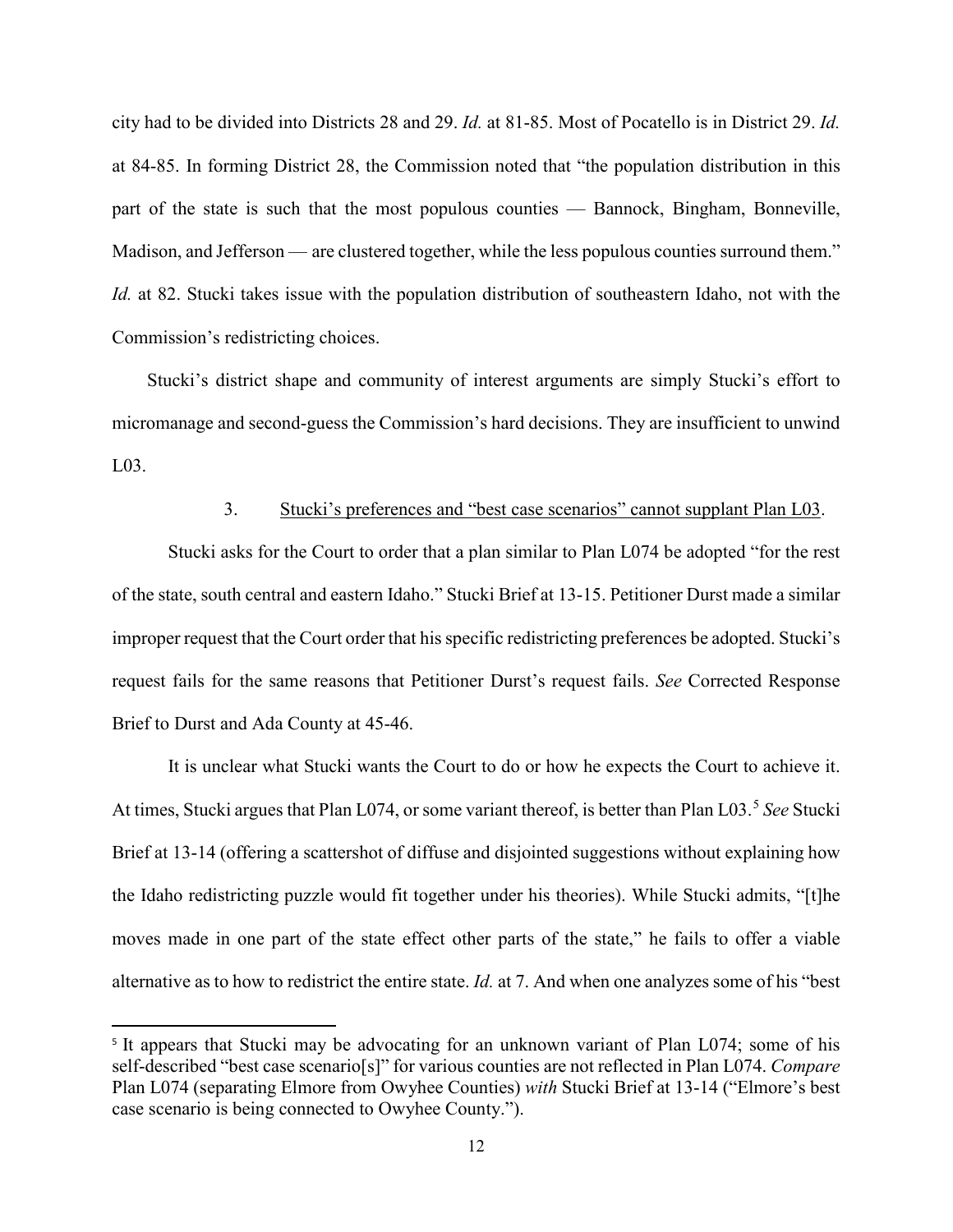case scenarios," they are clear non-starters. For example, Custer County cannot be combined with Lemhi, Butte, Clark and Jefferson County as this combination yields a wildly underpopulated district (46,504 people for a -11.5% deviation). Stucki Brief at 13; Final Report, App. V at 5. Owyhee County combined with Elmore County similarly fails due to underpopulation (40,579). Stucki Brief at 13-14; Final Report, App. V at 5. Adams combined with Valley and Washington Counties results in a 26,615 person district. Stucki Brief at 13; Final Report, App. V at 5. And Stucki's self-described "best case scenario" conflicts with the preferences of other petitioners. For example, Petitioner Durst apparently disagrees with Stucki's preference for combining Custer, Lemhi, Butte, Clark and Jefferson Counties as Durst advocates for a different combination, combining Custer, Lemhi, Valley, Boise and Gem Counties in Plan L084. *Compare* Final Report, App. XII at 116 *with* Final Report, App. XII at 126. Rather than a "best case scenario," Stucki has presented a mess of his own preferences with no clear or logical outcome as to how to redistrict the entire state of Idaho.

Stucki concludes his brief by attempting to explain how he thinks district lines should be drawn in southeastern Idaho based upon Plans L03 and L074, but unlike the counties in northern Idaho, which the Commission noted as presenting a Gordian knot, there is no way to cut through Stucki's explanations and proposed shifts. Stucki's theorizing falls apart and results in incomprehensibility. *See* Stucki Brief at 14-15. Once again Stucki describes a non-existent plan; his described changes reflect neither Plan L03 nor Plan L074 accurately. *Id.* Stucki reconfigures districts and shifts populations with easy keystrokes based on his own beliefs as to which areas "fit well together," "are connected by roads," "have common interests" and which moves are "logical." *Id.* He moves population from district to district without a word toward how the Idaho Constitution's county division requirement would be impacted, nor does he analyze whether his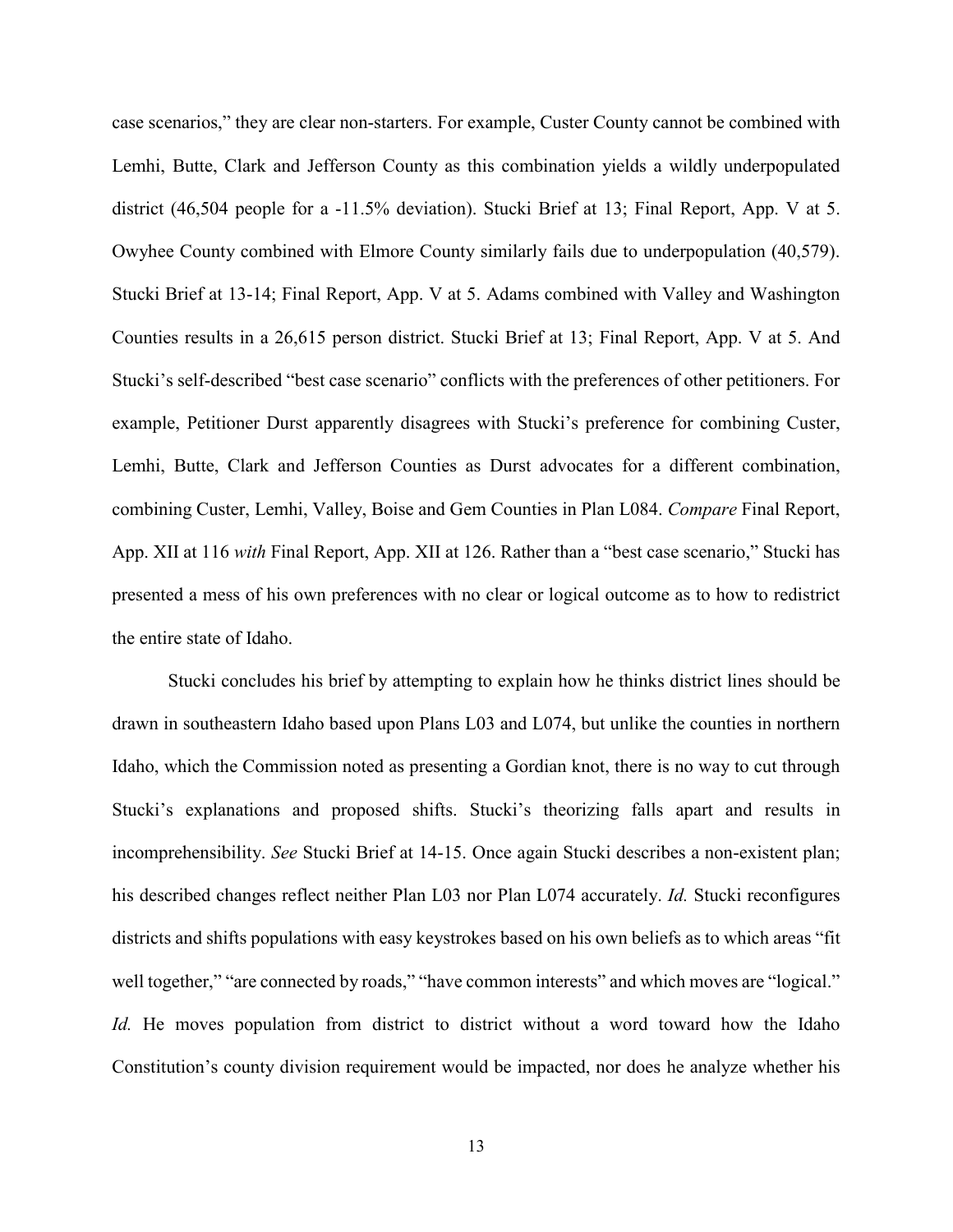proposed districts would comply with the Equal Protection Clause. If only redistricting were so easy.

Stucki's facile words are not evidence that the Court can consider in evaluating the Commission's decision-making with Plan L03; but, even if they were, Stucki's sweeping reconfigurations are simply his preferences for how he would replace the Commission's careful fact-gathering and considered judgment with his own. They are not grounds to invalidate Plan L03.

### **CONCLUSION**

For the foregoing reasons, Respondents request that the Court declare that the final legislative redistricting plan adopted by the Commission complies with governing law. Respondents further request that the Court refuse to issue the requested declarations, and that the Court deny all other relief requested by Petitioner Stucki.

DATED this 23rd day of December, 2021.

STATE OF IDAHO OFFICE OF THE ATTORNEY GENERAL

By: */s/ Megan A. Larrondo* MEGAN A. LARRONDO Deputy Attorney General